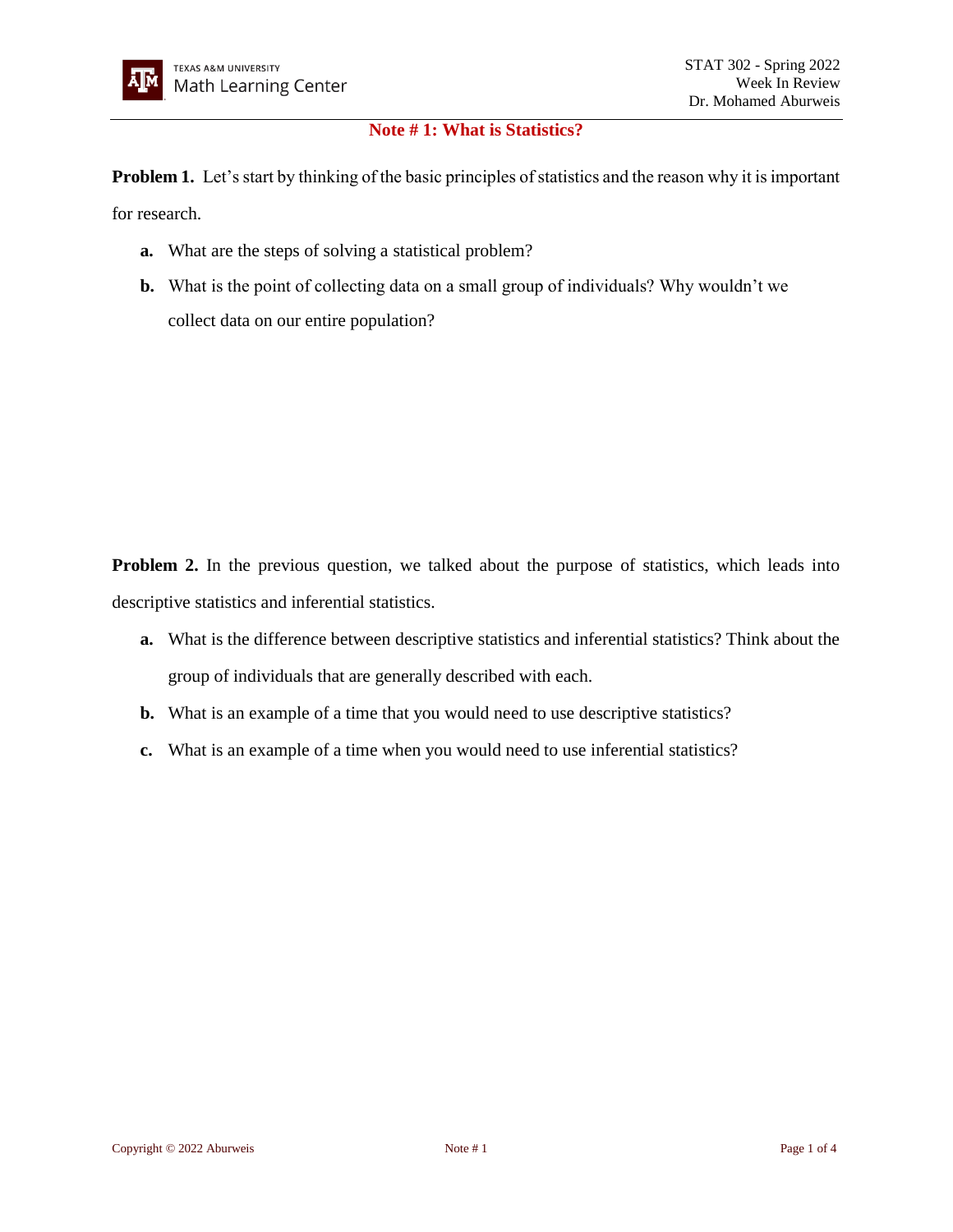**Problem 3.** It has been stated that getting a flu vaccine can decrease your chances of getting the flu and that it can also help prevent people from having a severe case of the flu. Anna Grace wants to determine if getting a flu vaccine helps reduce the length of time it takes someone to recover from the flu, if they end up getting it. She takes a random sample of 150 individuals who still got the flu, in spite of getting the flu vaccine. The first person she surveys says they recovered from the flu in 4.5 days. The second person she surveys reports that they recovered from the flu in 3 days. The average recovery time for patients in this sample was 4.2 days.

- **a.** What is the data?
- **b.** What is the variable?
- **c.** What is the population?
- **d.** What is the parameter (describe in words)?
- **e.** What is the value of the parameter?
- **f.** What is the sample?
- **g.** What is the statistic (describe in words)?
- **h.** What is the value of the statistic?
- **i.** In order to answer Anna Grace's research question, what other piece of information would we need?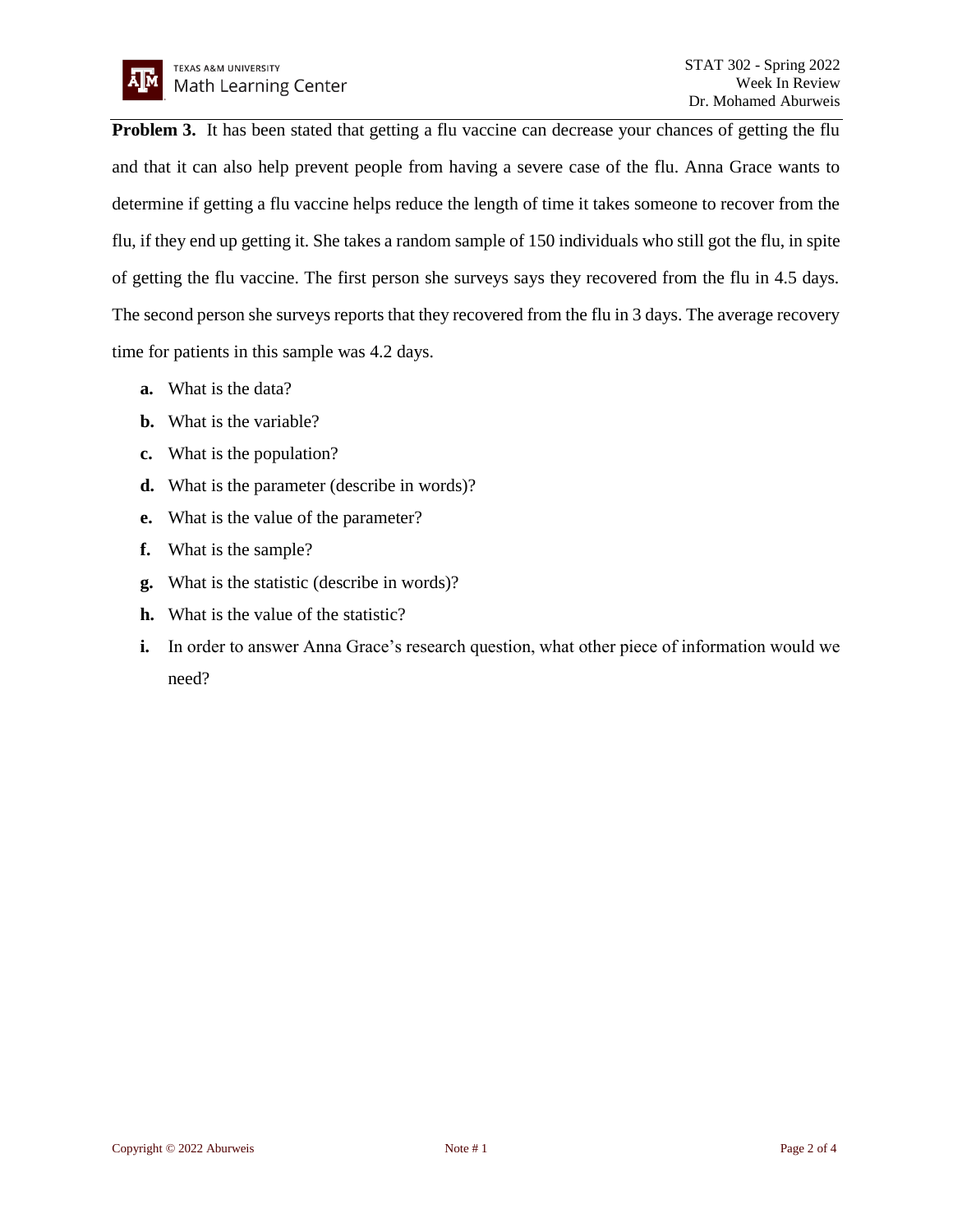**Problem 4.** Now let's go through an exercise that will help us explore the idea of sampling variability. Remember, not every sample is going to look exactly like the population, which means not every statistic is going to be a perfect estimate of the parameter. Let's try to use a sample to estimate the average number of children in a family living in the United States.

- **a.** Think of 5 people you know well. These people should not have the same parents. You are welcome to include yourself as one of the 5 people. How many children are in each person's family?
- **b.** What is the average number of children in your sample?
- **c.** The average number of children in families living in the United States in 2019 is 1.93. How does this compare with the value in your sample?
- **d.** Let's look at the samples that some of our classmates got. How do they compare with each other?